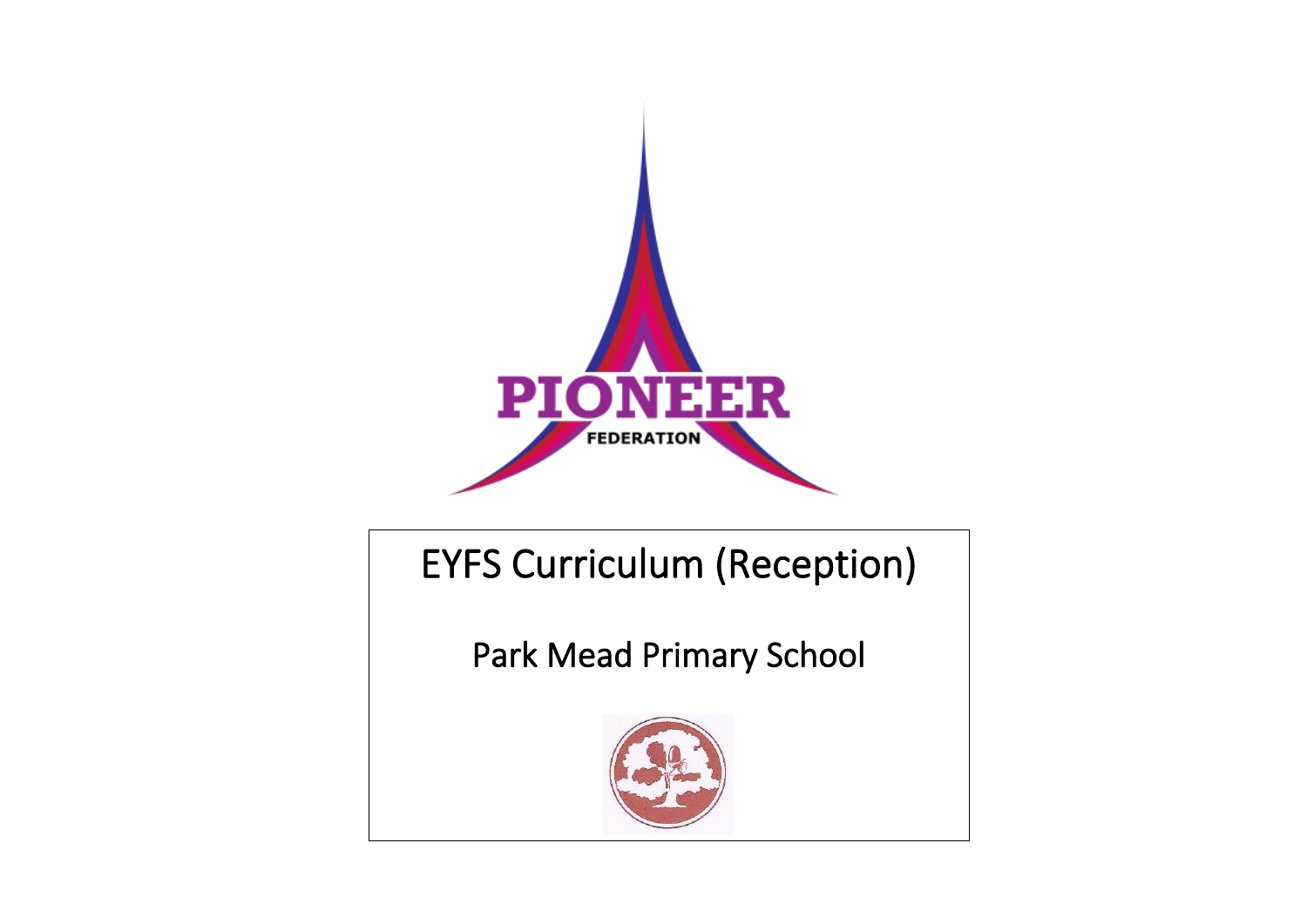## EYFS Curriculum (Reception)

This curriculum cycle is a suggested framework. Each year cohort specific interests, strengths and focus's may mean the overarching topics are adapted to enhance pupils engagement in play based learning through our open, flexible approach. This approach will focus on developing the prime areas of learning and development, which feed into the specific areas of learning.

|                                                                                            | Term 1                                                                                                                                                                                                                                                                                                                                                                                                                              | Term 2                                                                                                                                                                                                                                                                                                                                                                                                                                                                                                                                                                                                                                                                                                  | Term <sub>3</sub>                                                                                                                                                                                                                                                                                                                                                                                                                                                                                                                                |                                                                                                                                                                                                                                                                                                                                                                                                                                                                                                                                                       | Term 4                                                                                                                                                                                                                                                                                                                                                                                                                                                                                                                                                                                                                                                               |  | Term <sub>5</sub>                                                                                                                                                                                                                                                                                                                                                                                                                                                                                                                                      | Term 6                                                                                                                                                                                                                                                                                                                                                                                                                                                                                                               |
|--------------------------------------------------------------------------------------------|-------------------------------------------------------------------------------------------------------------------------------------------------------------------------------------------------------------------------------------------------------------------------------------------------------------------------------------------------------------------------------------------------------------------------------------|---------------------------------------------------------------------------------------------------------------------------------------------------------------------------------------------------------------------------------------------------------------------------------------------------------------------------------------------------------------------------------------------------------------------------------------------------------------------------------------------------------------------------------------------------------------------------------------------------------------------------------------------------------------------------------------------------------|--------------------------------------------------------------------------------------------------------------------------------------------------------------------------------------------------------------------------------------------------------------------------------------------------------------------------------------------------------------------------------------------------------------------------------------------------------------------------------------------------------------------------------------------------|-------------------------------------------------------------------------------------------------------------------------------------------------------------------------------------------------------------------------------------------------------------------------------------------------------------------------------------------------------------------------------------------------------------------------------------------------------------------------------------------------------------------------------------------------------|----------------------------------------------------------------------------------------------------------------------------------------------------------------------------------------------------------------------------------------------------------------------------------------------------------------------------------------------------------------------------------------------------------------------------------------------------------------------------------------------------------------------------------------------------------------------------------------------------------------------------------------------------------------------|--|--------------------------------------------------------------------------------------------------------------------------------------------------------------------------------------------------------------------------------------------------------------------------------------------------------------------------------------------------------------------------------------------------------------------------------------------------------------------------------------------------------------------------------------------------------|----------------------------------------------------------------------------------------------------------------------------------------------------------------------------------------------------------------------------------------------------------------------------------------------------------------------------------------------------------------------------------------------------------------------------------------------------------------------------------------------------------------------|
| to allow for individual interests<br><b>INTENT</b><br>activities<br>include suggested<br>₹ | Once upon a time<br>Stories, knowing about self.<br>Suggested texts: Three Little Pigs,<br>Little Red Riding Hood<br>Literacy: Phase 1 & 2 Phonics<br><b>Maths:</b> Number recognition<br>Understanding the World: Our<br>school and world around us<br><b>Expressive Art and Design: Painting</b><br>and Collage<br><b>RE:</b> Why are we special?<br>PSHE: Being me in the world<br>Music: Charanga - Me!<br>Five a day challenge | <b>Festivals and Celebrations</b><br>(Noisy Nightlife, Light and<br>Dark)<br>Visit to local Church<br>Suggested texts : Owl Babies, Jolly<br>Christmas Postman<br>Literacy: Phase 2 & 3 Phonics<br>Maths: Number ordering and addition<br><b>Understanding the World: Animals,</b><br>Seasons and time<br>Expressive Art and Design: Roleplay,<br>Craft<br>RE: Why do we celebrate Christmas?<br>PSHE: Celebrating Difference<br>Music: Charanga - My stories!<br>orest School<br>Owls nest/other bird:<br>hibernatior                                                                                                                                                                                  | People & Vehicles<br>(Jobs, community, transport,<br>heroes, past and present)<br>Parents talking about relevant<br><b>Suggested texts: Naughty Bus,</b><br><b>Whatever Next</b><br>Literacy: Phase 2 & 3 Phonics and<br><b>Caption Writing</b><br><b>Maths: Addition &amp; Shapes</b><br>Understanding the World: Vehicles,<br>People Who Help Us<br><b>Expressive Art and Design: Roleplay,</b><br>Craft<br><b>RE:</b> Why do we visit the Church?<br>Who was a friend of God?<br><b>PSHE: Dreams and Goals</b><br>Music: Charanga - Everyone! |                                                                                                                                                                                                                                                                                                                                                                                                                                                                                                                                                       | <b>Turrets and Tiaras</b><br>(Castles, Knights and Princesses)<br>Visit to Lewes Castle/Bodiam)<br>Suggested texts: The Kiss that Missed,<br>Zog, Castle non-fiction texts.<br>Literacy: Sentence Structure & Story<br>writing<br>Maths: teen numbers, addition and<br>subtraction and pattern in number,<br>shape<br><b>Understanding the World: Similarities</b><br>and differences, old and new, change<br>over time.<br><b>Expressive Art and Design:</b><br>Drama and role play of in different<br>places and stories.<br><b>RE:</b> Who did Jesus spend time with?<br>Faster<br>Meals with Jesus<br><b>PSHE:</b> Keeping Happy<br>Music: Charanga - Our World! |  | Our World<br>(places, plants, bugs, growing,<br>differences and changes) Visit<br>from bug/reptile specialist or<br>trip to BEDES zoo<br>Suggested texts : Jack and the<br>Beanstalk, Hungry Caterpillar,<br>What the Ladybird Heard.<br><b>Maths: Doubling and Halving</b><br><b>Understanding the World:</b><br>Similarities and differences in<br>how things grow and change<br><b>Expressive Art and Design: Craft</b><br>using natural materials.<br>RE: New life all around<br><b>PSHE: Relationships</b><br>Music: Charanga - Big Bear<br>Funk! | Summer<br>(sea, travel, pirates, transition)<br>Trip to the seaside/go on a train<br>Suggested texts: The Night Pirates,<br>Pirate Pete<br>Literacy: Writing for different<br>purposes.<br><b>Maths:</b> Problem solving and counting<br>in multiples<br><b>Understanding the World: Using</b><br>technology to investigate<br><b>Expressive Art and Design: Under the</b><br>water themed craft.<br><b>RE:</b> Why do we have celebrations?<br>PSHE: Changing Me<br>Music: Charanga - Reflect, Rewind<br>and Replay |
|                                                                                            | Our EYFS Provision for Learning                                                                                                                                                                                                                                                                                                                                                                                                     |                                                                                                                                                                                                                                                                                                                                                                                                                                                                                                                                                                                                                                                                                                         |                                                                                                                                                                                                                                                                                                                                                                                                                                                                                                                                                  | <b>Characteristics of Effective Learning</b><br><b>Creative and Critical Thinking</b><br><b>Active Learning</b>                                                                                                                                                                                                                                                                                                                                                                                                                                       |                                                                                                                                                                                                                                                                                                                                                                                                                                                                                                                                                                                                                                                                      |  |                                                                                                                                                                                                                                                                                                                                                                                                                                                                                                                                                        |                                                                                                                                                                                                                                                                                                                                                                                                                                                                                                                      |
|                                                                                            | and Development                                                                                                                                                                                                                                                                                                                                                                                                                     | Playing and Exploring<br>Finding out and Exploring<br>$\bullet$                                                                                                                                                                                                                                                                                                                                                                                                                                                                                                                                                                                                                                         |                                                                                                                                                                                                                                                                                                                                                                                                                                                                                                                                                  | Being Involved and Concentrating                                                                                                                                                                                                                                                                                                                                                                                                                                                                                                                      |                                                                                                                                                                                                                                                                                                                                                                                                                                                                                                                                                                                                                                                                      |  | Having their own ideas                                                                                                                                                                                                                                                                                                                                                                                                                                                                                                                                 |                                                                                                                                                                                                                                                                                                                                                                                                                                                                                                                      |
| EFFECTIVE Learning<br><b>Implementation</b><br>$\sigma$<br>Characteristics                 | Will reflect the needs and<br>interests of the cohort of<br>children.<br>Will encourage children to<br>build positive relationships.<br>Will provide an<br>environment that<br>challenges and encourages<br>learning through<br>exploration and positive<br>adult interaction.                                                                                                                                                      | Showing curiosity about objects, events and<br>$\bullet$<br>people<br>Using senses to explore the world around them<br>$\bullet$<br>Engaging in open-ended activity<br>$\bullet$<br>Showing particular interests<br>$\bullet$<br>Playing with what they know<br>Pretending objects are things from their<br>$\bullet$<br>experience<br>Representing their experiences in play<br>$\bullet$<br>Taking on a role in their play<br>$\bullet$<br>Acting out experiences with other people<br>$\bullet$<br>Being willing to have a go<br>Initiating activities<br>$\bullet$<br>Seeking challenge<br>$\bullet$<br>Taking a risk, engaging in new experiences, and<br>$\bullet$<br>learning by trial and error |                                                                                                                                                                                                                                                                                                                                                                                                                                                                                                                                                  | Maintaining focus on their activity for a period of<br>$\bullet$<br>time<br>Showing high levels of energy, fascination<br>$\bullet$<br>Not easily distracted<br>$\bullet$<br>Paying attention to details<br>$\bullet$<br>Keeping on trying<br>Persisting with activity when challenges occur<br>$\bullet$<br>Showing a belief that more effort or a different<br>approach will pay off<br>Bouncing back after difficulties<br>$\bullet$<br>Enjoying achieving what they set out to do<br>Showing satisfaction in meeting their own goals<br>$\bullet$ |                                                                                                                                                                                                                                                                                                                                                                                                                                                                                                                                                                                                                                                                      |  | Thinking of ideas<br>$\bullet$<br>Finding ways to solve problems<br>$\bullet$<br>$\bullet$<br>Finding new ways to do things<br><b>Making links</b><br>Making links and noticing patterns in their<br>$\bullet$<br>experience<br>Making predictions<br>$\bullet$<br>Testing their ideas<br>$\bullet$<br>Developing ideas of grouping, sequences, cause and<br>effect<br>Choosing ways to do things<br>Planning, making decisions about how to approach<br>$\bullet$<br>a task,                                                                          |                                                                                                                                                                                                                                                                                                                                                                                                                                                                                                                      |
|                                                                                            | This will be implemented<br>through opportunities to<br>develop the characteristics of<br>effective learning.                                                                                                                                                                                                                                                                                                                       |                                                                                                                                                                                                                                                                                                                                                                                                                                                                                                                                                                                                                                                                                                         |                                                                                                                                                                                                                                                                                                                                                                                                                                                                                                                                                  | Being proud of how they accomplished<br>$\bullet$<br>something-not<br>just the end result<br>Enjoying meeting challenges for their own sake<br>$\bullet$<br>rather than external rewards or praise                                                                                                                                                                                                                                                                                                                                                    |                                                                                                                                                                                                                                                                                                                                                                                                                                                                                                                                                                                                                                                                      |  | solve a problem and reach a goal<br>$\bullet$<br>Checking how well their activities are going<br>Changing strategy as needed<br>$\bullet$<br>Reviewing how well the approach worked<br>$\bullet$                                                                                                                                                                                                                                                                                                                                                       |                                                                                                                                                                                                                                                                                                                                                                                                                                                                                                                      |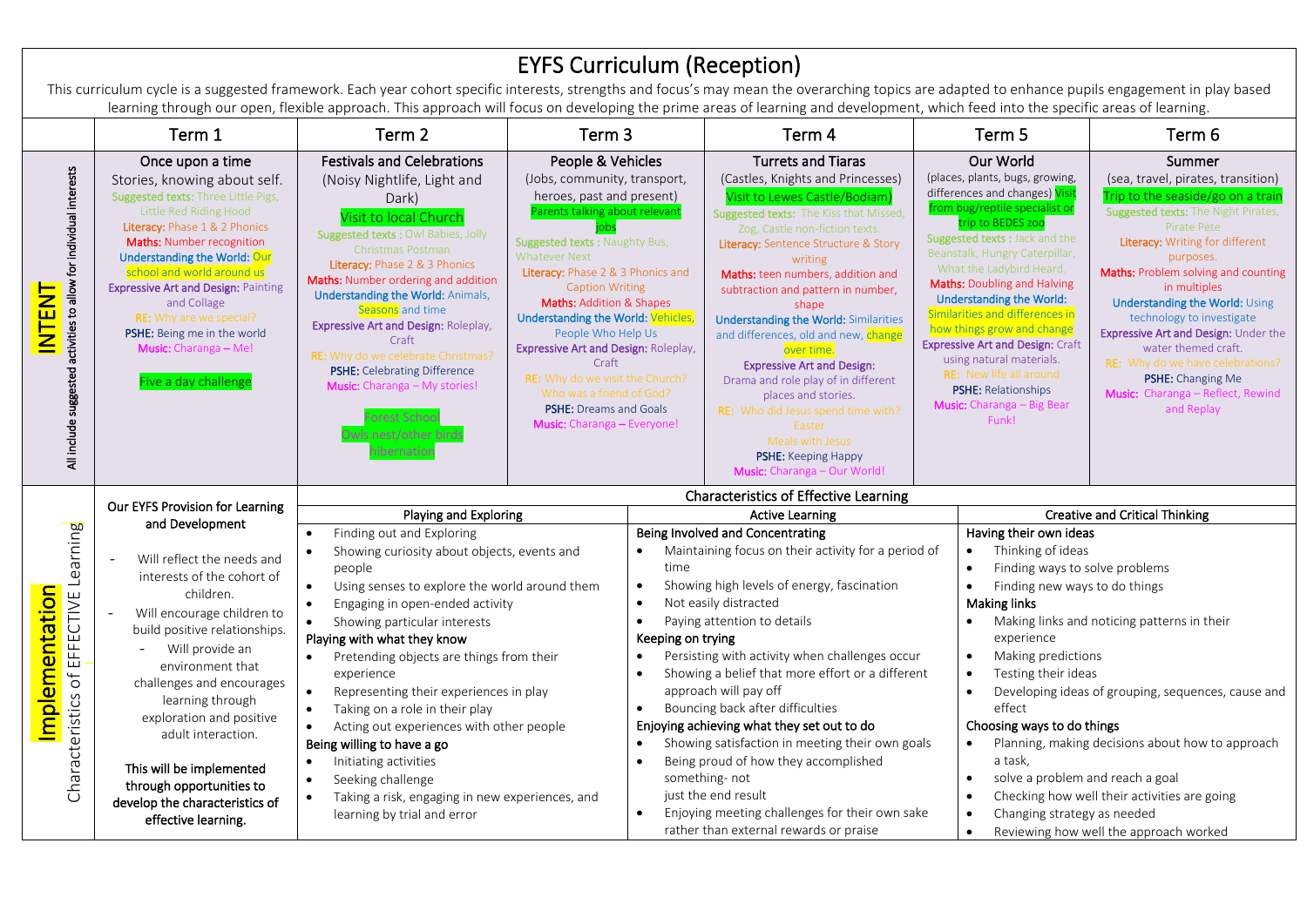|                                                     | Understanding the World: People and Communities                        | <b>Understanding the World: Technology</b>                   |                                                                                          | Understanding the world                                        |  |  |
|-----------------------------------------------------|------------------------------------------------------------------------|--------------------------------------------------------------|------------------------------------------------------------------------------------------|----------------------------------------------------------------|--|--|
|                                                     | Early Learning Goal - most children should know                        | Early Learning Goal - most children should know              |                                                                                          | Early Learning Goal - most children should know                |  |  |
|                                                     | I know about myself and my family                                      | I know different technology                                  |                                                                                          | I know what my environment looks like                          |  |  |
|                                                     | I know people have different jobs                                      | I select and use technology for particular purposes.         |                                                                                          | I know other places are different                              |  |  |
|                                                     | I know that I am unique                                                | I know the tablets and cameras can be used to take photos    |                                                                                          | I know about the world around me                               |  |  |
|                                                     | I know about celebrations                                              | I know the computer or Interactive Whiteboard is where I     |                                                                                          | I know I have to take care of my environment and living things |  |  |
|                                                     | I know which words to use when I talk to my friends                    | can play games                                               |                                                                                          | I know that living things grow and change                      |  |  |
| IMPACT: Knowledge Gained<br>Understanding the World | politely                                                               | I know the computer has a keyboard for writing               |                                                                                          | Exceeding (some children might know)                           |  |  |
|                                                     | I know I should talk to others to try to solve problems                | Exceeding (some children might know)                         |                                                                                          | I know some actions which people in their own community do     |  |  |
|                                                     | I know life was different in the past                                  | I know different technologies and what I can use them for    |                                                                                          | that help to maintain the area they live in.                   |  |  |
|                                                     | I know people believe different things and have different              | I know the iPad can take photos of my work or things that    |                                                                                          | I know the properties of some materials and can suggest some   |  |  |
|                                                     | ideas                                                                  | interest me at school                                        |                                                                                          | of the purposes they are used for.                             |  |  |
|                                                     | I know that you have to treat other people with Respect                | I know what technology I can use to record an event- such as |                                                                                          | I know you have to feed and home animals to look after them    |  |  |
|                                                     |                                                                        | a journey on a steam train.                                  |                                                                                          | I know that I have to put my rubbish in the bin and that some  |  |  |
|                                                     |                                                                        |                                                              |                                                                                          | things are recycled                                            |  |  |
|                                                     |                                                                        |                                                              |                                                                                          | I know I use water to test if something will sink or float     |  |  |
|                                                     | <b>Exploring and using Media and materials</b>                         |                                                              | <b>Being Imaginative</b>                                                                 |                                                                |  |  |
|                                                     | Early Learning Goal - Most Children should know                        |                                                              | Early Learning Goal - Most Children should know                                          |                                                                |  |  |
| and Design                                          | I know a range of songs.                                               |                                                              | I know colours can be used for specific items and mixed to create new ones.              |                                                                |  |  |
|                                                     | I know tools are used for different reasons and how to use them safely |                                                              | I know different ways to show my imagination.                                            |                                                                |  |  |
| Art                                                 | I know how to use a range of tools and art materials.                  |                                                              | I know that my ideas and imagination are special.                                        |                                                                |  |  |
|                                                     | I know how to mix colours, resources and tools to create a product.    |                                                              | I know that I can work with others to create something.                                  |                                                                |  |  |
|                                                     | Exceeding - Some Children might know                                   |                                                              | Exceeding - Some Children might know                                                     |                                                                |  |  |
| <b>IMPACT:</b> Knowledge Gained<br>Expressive       | I know how to plan and adapt my creations                              |                                                              | I know that talking about my ideas can help other understand them, and they can help me. |                                                                |  |  |
|                                                     | I know how to adapt and change materials.                              |                                                              | I know that I can explain, edit and adapt my ideas and work.                             |                                                                |  |  |
|                                                     |                                                                        |                                                              |                                                                                          |                                                                |  |  |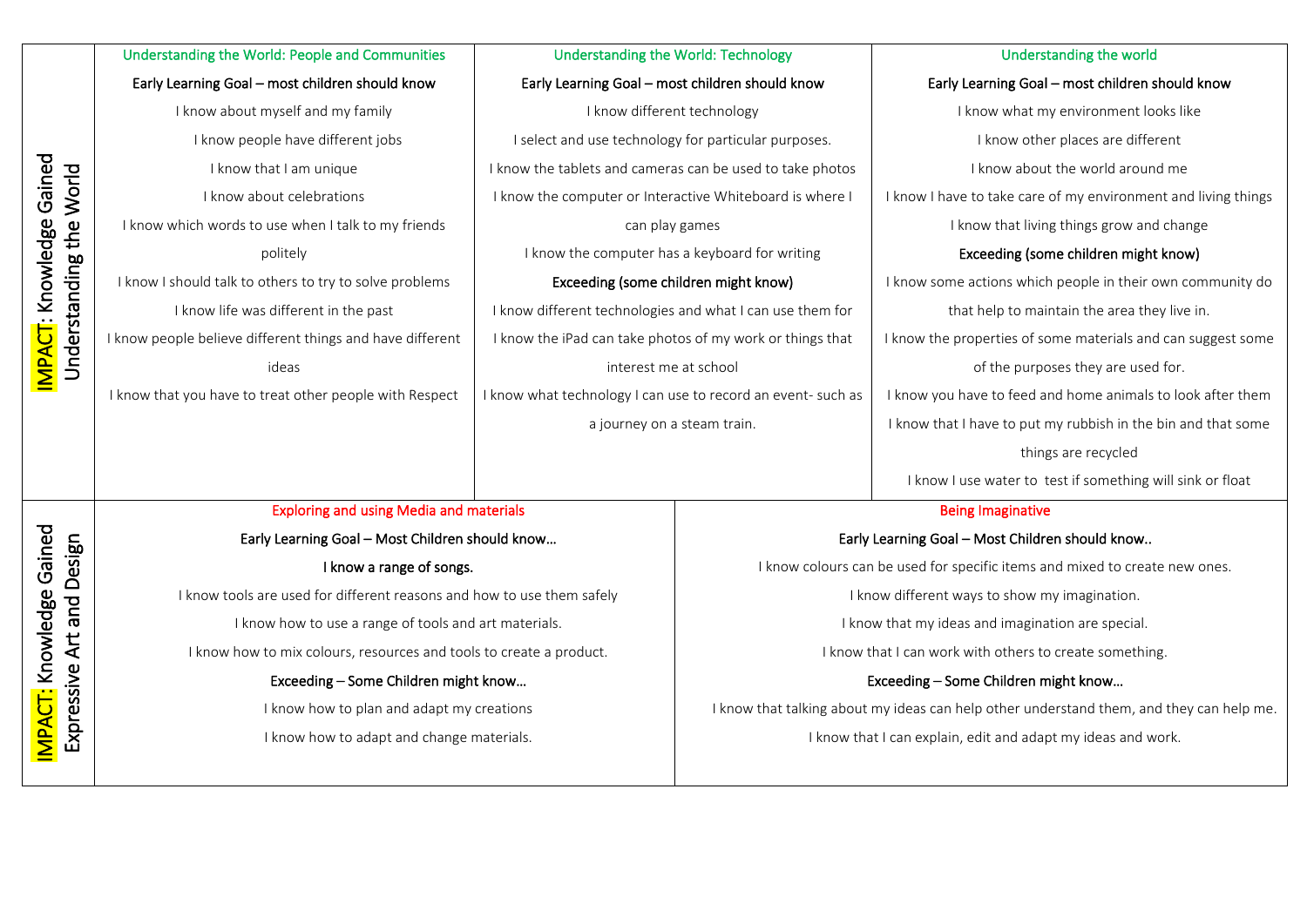|                     | Term 1                                                                                                        | Term 2                                                                                         | Term <sub>3</sub>                                                                 | Term 4                                                                                        | Term <sub>5</sub>                                                                                                 | Term 6                                                       |
|---------------------|---------------------------------------------------------------------------------------------------------------|------------------------------------------------------------------------------------------------|-----------------------------------------------------------------------------------|-----------------------------------------------------------------------------------------------|-------------------------------------------------------------------------------------------------------------------|--------------------------------------------------------------|
| Learning<br>Journey | Once upon a time - Stories,<br>knowing about self.                                                            | Festivals and<br>Celebrations<br>(Noisy Nightlife, Light<br>and Dark)                          | People & Vehicles<br>(Jobs, community,<br>transport, heroes, past<br>and present) | Our World<br>(places, plants, bugs, growing, differences<br>and changes)                      |                                                                                                                   | Summer<br>(sea, travel, pirates,<br>transition)              |
| Trips/<br>Events    | Curriculum Days / Whole<br>School Events (e.g. Awe &<br>Wonder Day, pause days)                               | Walk around the<br>village / Post office                                                       | <b>Bus Trip</b><br>Visit to or from Public<br>Service (Police, fire,<br>nurse)    | External Trip-<br>Linked to animals                                                           | Wildlife Trip -<br>Woodland, Farm.                                                                                | Seaside Visit<br>(Aquarium, Life Boat,<br>Beach)             |
| Literacy skills     | Phase 1 - Sound Exploration<br>Phase 2 - Early phonic<br>sounds<br>Mark Making experiences<br>and pencil grip | Phase $2/3 -$<br>Segmenting, Blending<br>and CVC writing.<br>Learning HFWs                     | Phase 3 Diagraphs -<br>Using our knowledge<br>of phonics to read and<br>write.    | Phase 3 Revisiting<br>and Embedding<br>Using our knowledge<br>of phonics to read<br>and write | Phase $4-$<br>Applying our HFW's<br>in reading and<br>writing.<br>Reading and<br>discussing what we<br>have read. | Cohort specific<br>Phonic needs.                             |
| Maths Skills        | Number recognition and<br>awareness.<br>Shape exploration.                                                    | Number ordering and<br>addition including<br>more than less than.<br>Weighing and<br>Measuring | Addition & Subtraction<br>Patterns in number<br>Developing Pattern<br>Capacity    | Teen Numbers &<br>Place Value<br>3D Shapes                                                    | Doubling and Halving<br>Time                                                                                      | Problem Solving,<br>counting in multiples<br>Money, Capacity |
| Celebrations<br>Key | Halloween<br><b>Harvest Festival</b>                                                                          | Christmas<br>Diwali                                                                            | Pancake Day<br>Chinese New Year                                                   | Easter                                                                                        | May Festival                                                                                                      | Transition<br>'Mid-Summer'                                   |